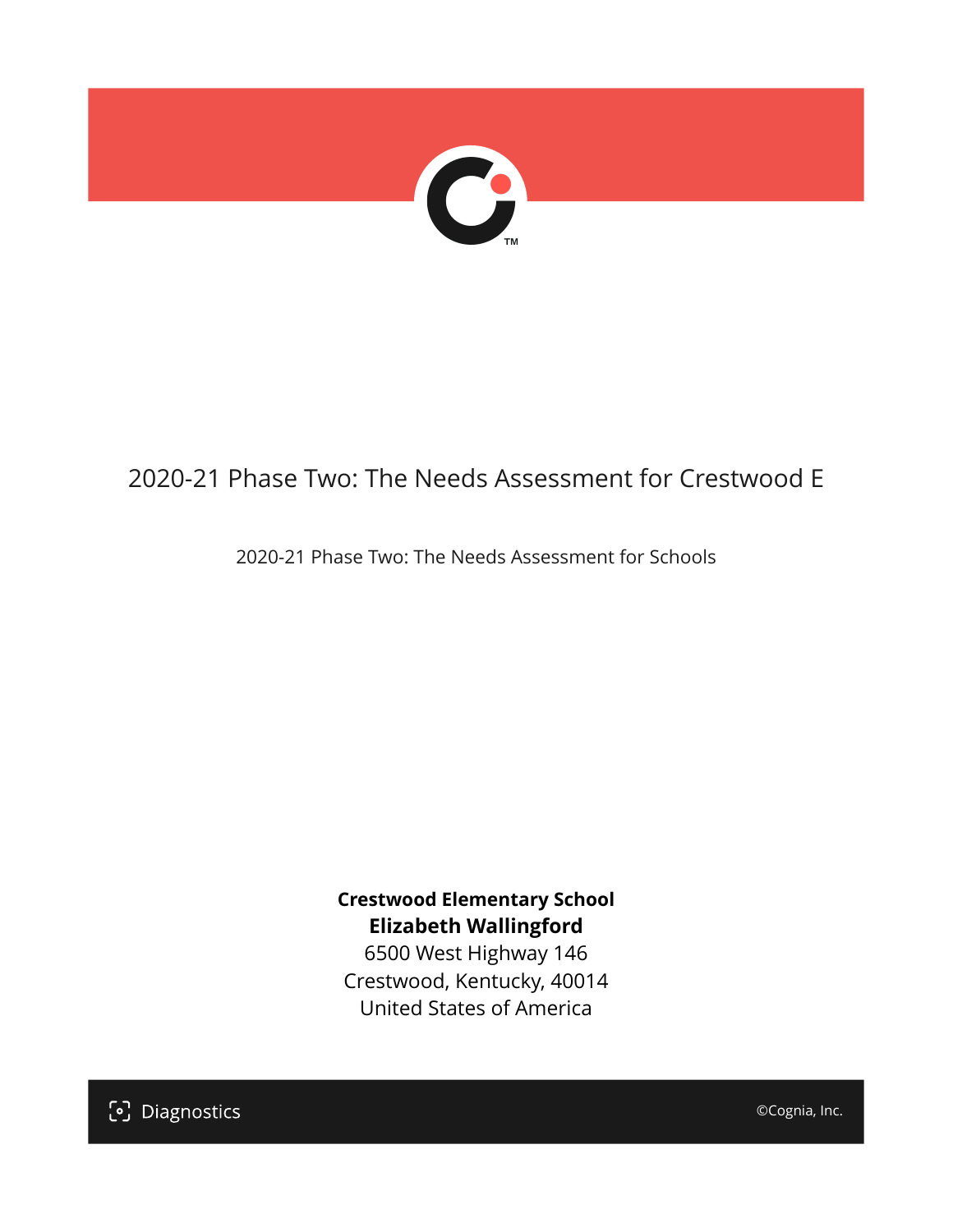Crestwood Elementary School

#### **Table of Contents**

| 2020-21 Phase Two: The Needs Assessment for Schools        |  |
|------------------------------------------------------------|--|
| Understanding Continuous Improvement: The Needs Assessment |  |
| Protocol                                                   |  |
| <b>Current State</b>                                       |  |
| Priorities/Concerns                                        |  |
| Trends                                                     |  |
| Potential Source of Problem                                |  |
| Strengths/Leverages                                        |  |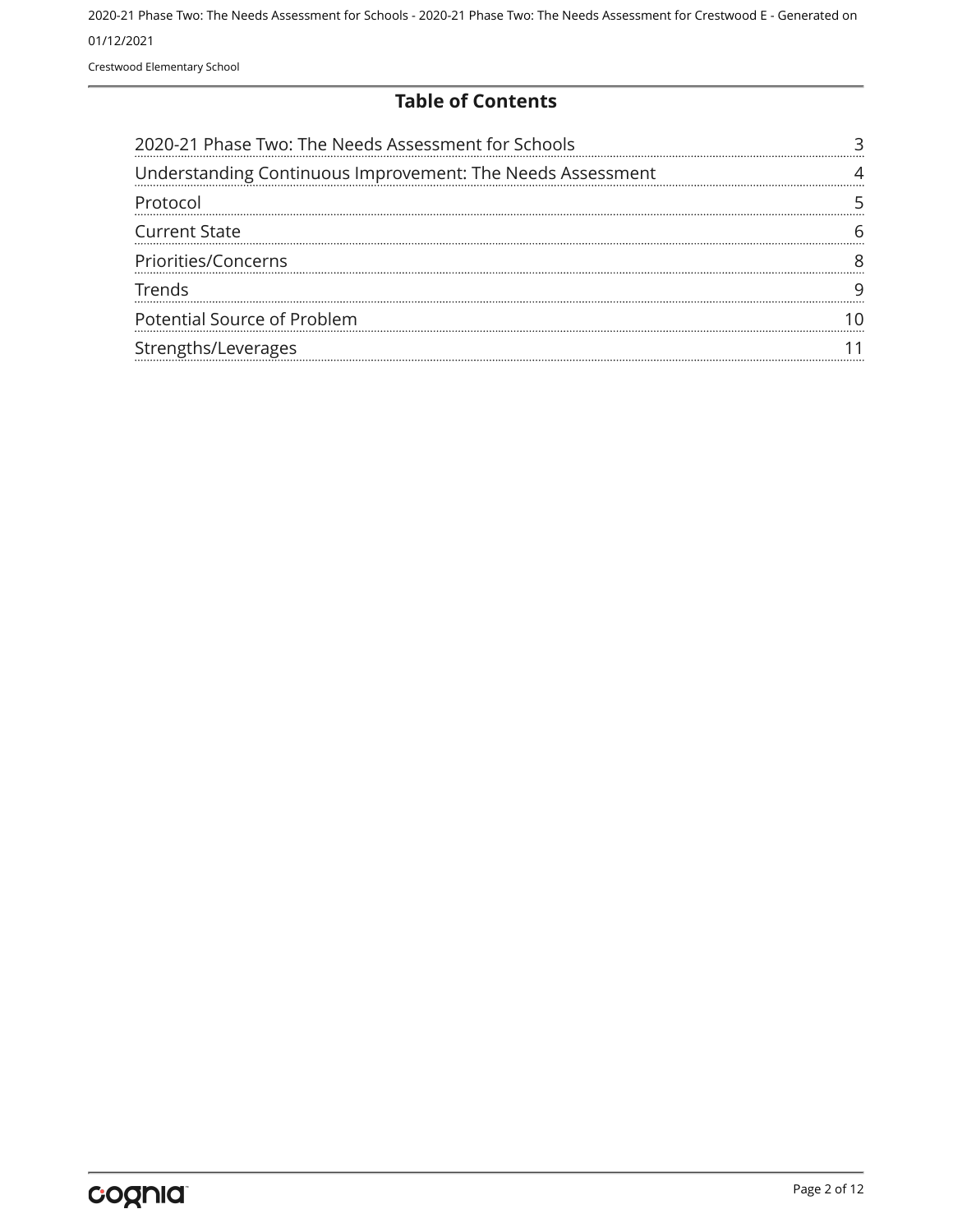Crestwood Elementary School

# <span id="page-2-0"></span>**2020-21 Phase Two: The Needs Assessment for Schools**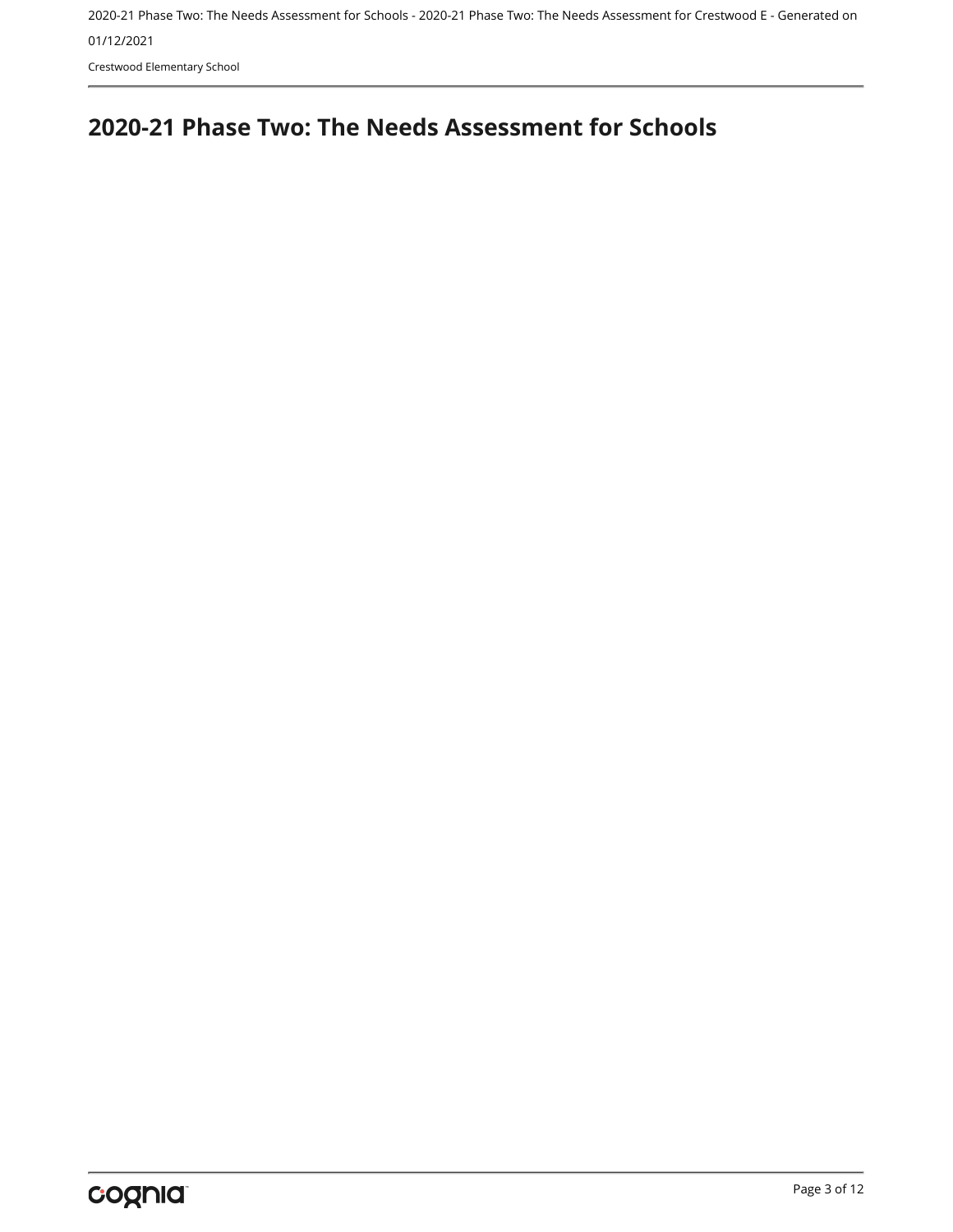Crestwood Elementary School

# <span id="page-3-0"></span>**Understanding Continuous Improvement: The Needs Assessment**

In its most basic form, continuous improvement is about understanding the **current state** and formulating a plan to move to the **desired state**. The comprehensive needs assessment is a culmination of an extensive review of multiple sources of data collected over a period of time (e.g. 2-3 years). It is to be conducted annually as an essential part of the continuous improvement process and precedes the development of strategic goals (i.e. desired state).

The needs assessment requires synthesis and analysis of multiple sources of data and should reach conclusions about the **current state** of the school, as well as the processes, practices and conditions that contributed to that state.

The needs assessment provides the framework for **all** schools to clearly and honestly identify their most critical areas for improvement that will be addressed later in the planning process through the development of goals, objectives, strategies and activities. 703 KAR 2:225 requires, as part of continuous improvement planning for schools, each school complete the needs assessment between October 1 and November 1 of each year and include: (1) a description of the data reviewed and the process used to develop the needs assessment; (2) a review of the previous plan and its implementation to inform development of the new plan; and, (3) perception data gathered from the administration of a valid and reliable measure of teaching and learning conditions. Further, as required by Section 1114 of the Every Student Succeeds Act (ESSA), Title I schools implementing a schoolwide program must base their Title I program on a comprehensive needs assessment.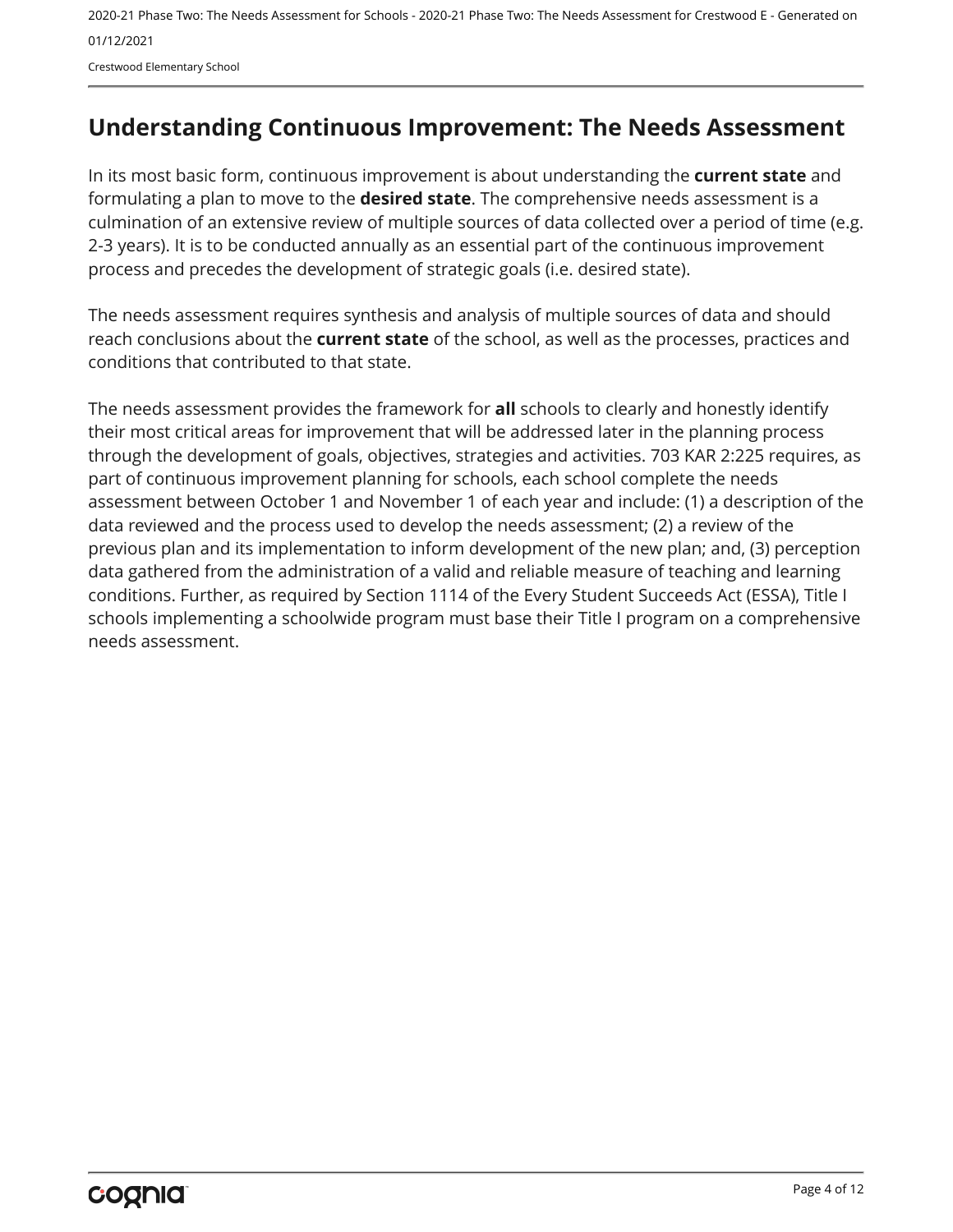Crestwood Elementary School

# <span id="page-4-0"></span>**Protocol**

. Clearly detail the process used for reviewing, analyzing and applying data results. Include names of school councils, leadership teams and stakeholder groups involved. How frequently does this planning team meet and how are these meetings documented?

A Comprehensive School Improvement Planning (CSIP) committee was formed, including team leaders from each grade level, a related arts teacher, an ECE teacher, the literacy coach, counselor, assistant principal, and principal. The CSIP committee reviewed 2018-19 KPREP data, as well as analyzing potential factors impacting the data. The committee then discussed ideas for improvement. The leadership team (principal, AP, literacy coach, counselor, library media specialist) completed an indepth analysis of the data and reviewed ideas for improvement. Data and suggested strategies for improvement were reviewed with the SBDM council for consultation before approval was sought. The leadership team meets weekly and the CSIP committee and SBDM council meet monthly, all of which are documented with agendas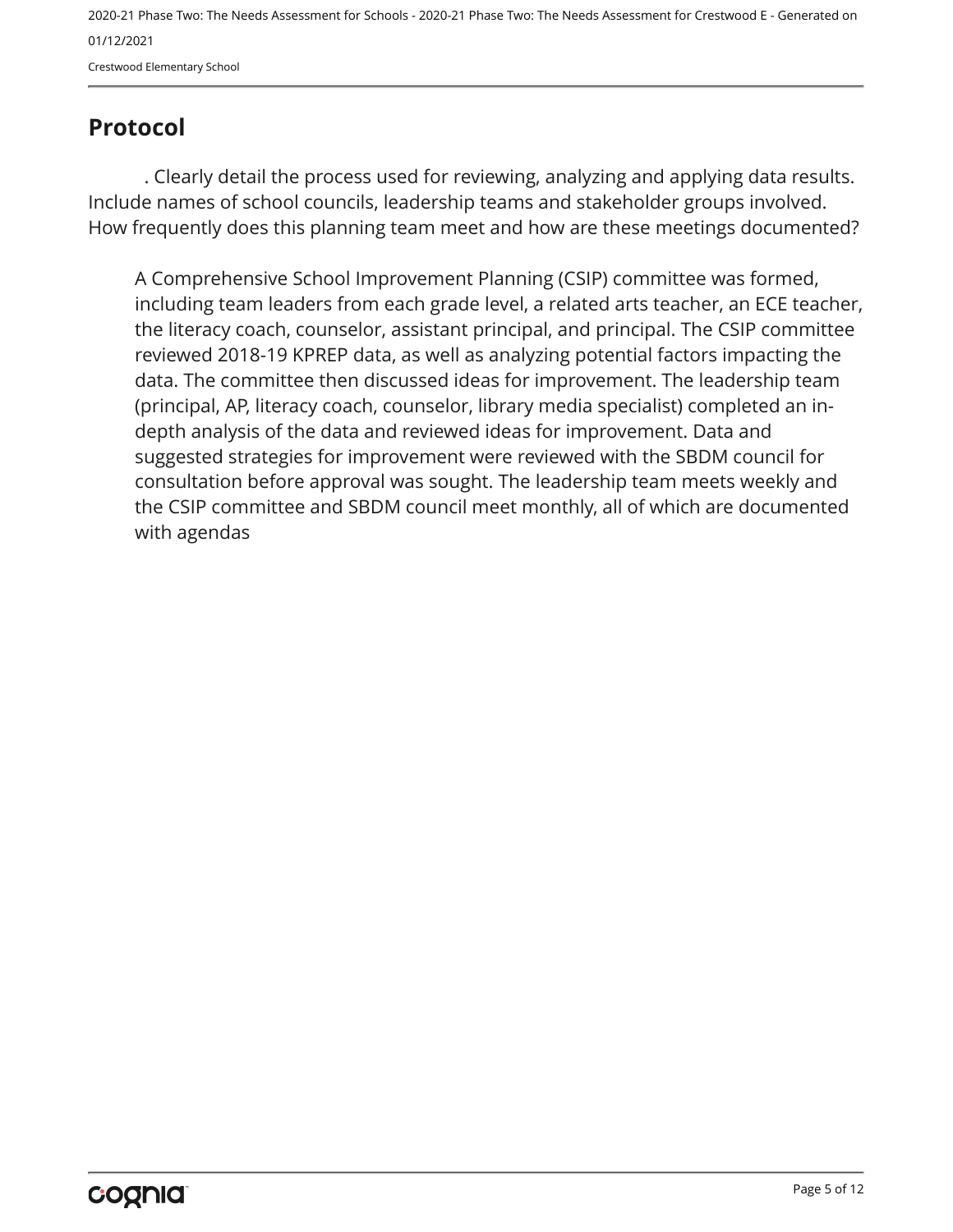Crestwood Elementary School

## <span id="page-5-0"></span>**Current State**

. Plainly state the current condition using precise numbers and percentages as revealed by past, current and multiple sources of data. These should be based solely on data outcomes. Cite the source of data used.

#### **Example of Current Academic State:**

-Thirty-four percent (34%) of students in the achievement gap scored proficient on KPREP Reading.

-From 2018 to 2020, the school saw an 11% increase in novice scores in reading among students in the achievement gap.

-Fifty-four percent (54%) of our students scored proficient in math compared to the state average of 57%.

#### **Example of Non-Academic Current State:**

-Teacher Attendance: Teacher attendance rate was 84% for the 2019-20 school year – a decrease from 92% in 2017-18.

-The number of behavior referrals increased from 204 in 2018-19 to 288 in 2019-20. -Survey results and perception data indicated 62% of the school's teachers received adequate professional development.

Academic State (based on 2018-2019 KPREP data): -In Reading, Math and Science our NAPD has increased slightly. Social Studies NADP had an 11 point drop. Writing NAPD had a 10 point gain. -We earned 4 stars. We had high achievement in proficiency, growth and separate academic indicator. Reading 62.8% of our students are proficient or distinguished in reading. This is above the state avg. of 54.6% Our students performed lower than our MAP projection of 65.3% proficient or distinguished. Our trend line is slightly positive over the past 5 years. We have gone from 59% to 63%. 5th grade is 69% P/D in reading, 4th grade is 60% P/D in reading, and 3rd grade is 58% P/D in reading. Our cohort of students transitioning from 3rd to 4th maintained a P/D percentage of 60%, while those moving from 4th to 5th have grown from 58% to 69%. We have 13.8% novice in reading. This is most evident in third grade with 22% of students scoring novice. Our 4th and 5th graders are at 10% and 9% novice, respectively. 23% of students are scoring at the apprentice level. The gap in reading proficiency has improved for students with disabilities, student of poverty and students who are 2 or more races, but the gap has increased for hispanic students (27 to 35) and EL students (35 to 48). At this time, our core instruction in reading is not meeting the needs of all of our students. Math We performed higher than MAP projected with 59% of our students at P/D in math on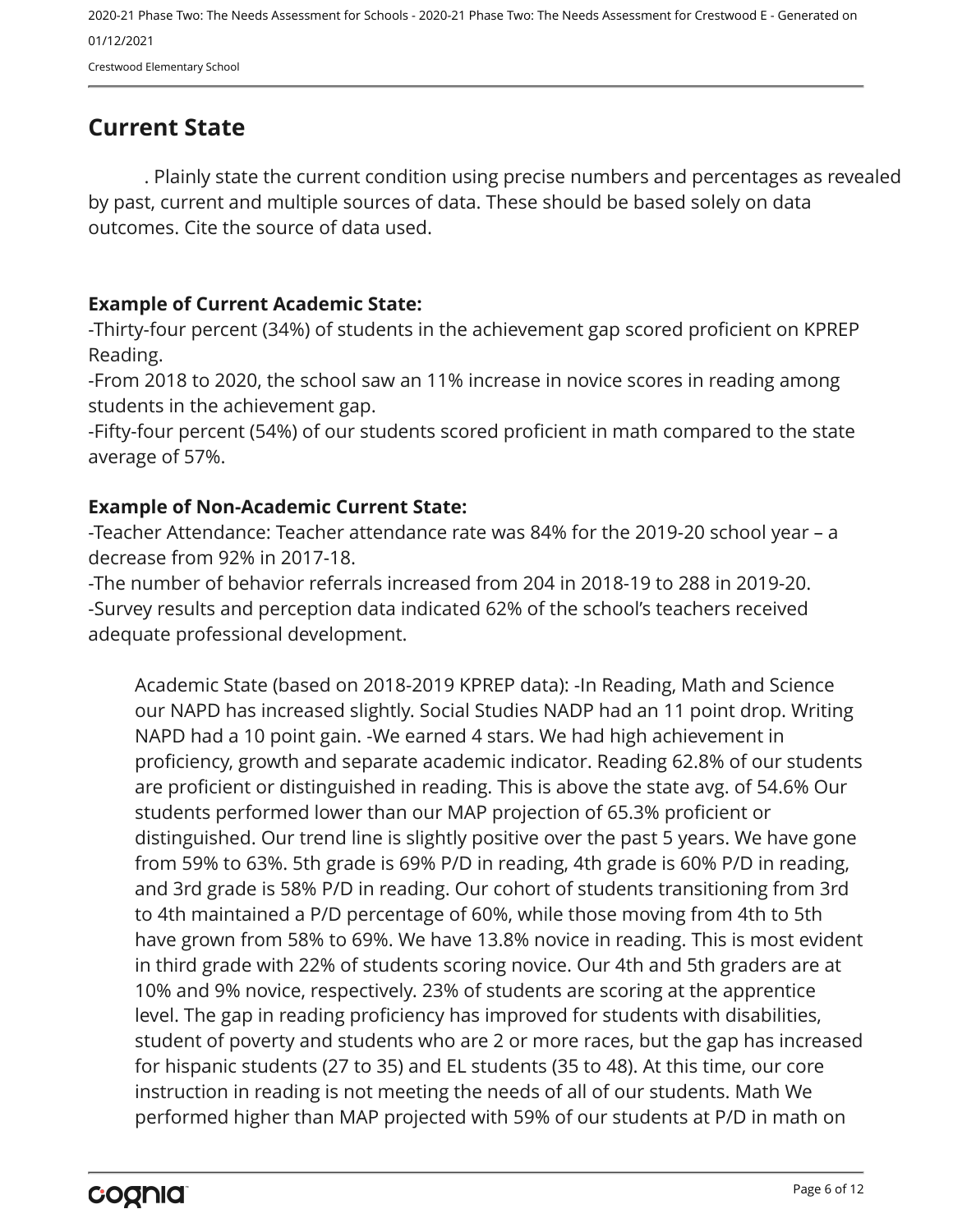Crestwood Elementary School

KPREP in comparison to the 54% projected by MAP. This is above the state average of 48.6% P/D. Our trend line is positive over the past five years. We have gone from 50.5% P/D to 59% P/D. Fifth grade is 66% P/D in math, 4th grade is 52% P/D in math, and 3rd grade is 58% P/D in math. Our cohort of students transitioning from 3rd to 4th dropped from a P/D percentage of 56% to 52%, while those moving from 4th to 5th have grown from 59% to 66%. We have 13.1% novice in math. This is most evident in third grade and fourth grades with 19% and 16% of students scoring novice, respectively. 5th graders are at 5% novice and 29% apprentice, respectively. 28% of total students are scoring at the apprentice level. The gap in math proficiency has improved for students with disabilities, student of poverty and students who are 2 or more races, but the gap has increased for hispanic students (24 to 28) and EL students (30 to 40). Based on Fall 2020 MAP analysis, no grade was meeting the fall benchmark in the area of Operations and Algebraic Thinking. At this time, our core instruction in math is not meeting the needs of all of our students. Writing 70% of students scored proficient/distinguished in writing. This is an increase from 47.1% P/D the year before. 4% of students scored novice, which was a decrease from 7% the year before. The gap in writing proficiency has decreased for students with IEPS from 45 to 39 but it has increased for students of poverty from 8 to 24. Social Studies 57% of students scored proficient/distinguished in social studies. This is a decrease from 68% P/D the year before. 14% of students scored novice, which was an increase from 5% the year before. The gap in social studies proficiency has increased for all gap groups. Our core instruction for social studies is not currently meeting the needs of all students. Science 42% of students scored proficient/distinguished in science. This is an increase from 35% P/D the year before. 10.8% of students scored novice, which was a slight increase from 10.1% the year before. The gap in science proficiency has increased for students with IEPS from 19 to 33 but it has remained relatively steady for students of poverty from 28 to 27.5. Non-Academic State: Our students, like most students across our country, began learning from home virtually in March 2020. This continued through the beginning of the 2020-21 school year, with most students returning to in-person instruction on September 16, 2020. Currently, we have approximately 400 students learning in-person and 160 students learning virtually from home.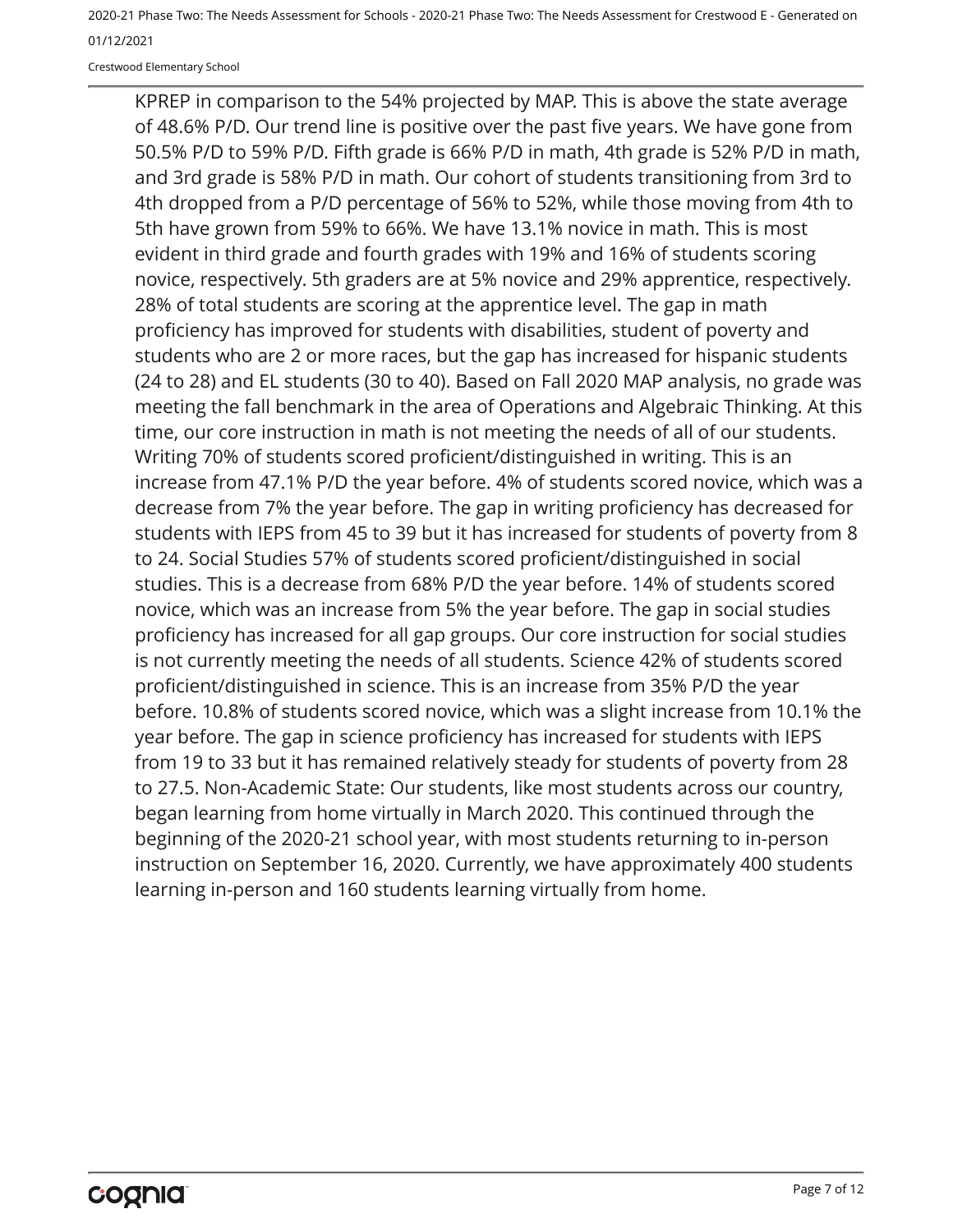Crestwood Elementary School

## <span id="page-7-0"></span>**Priorities/Concerns**

. Clearly and concisely identify areas of weakness using precise numbers and percentages.

**NOTE:** These priorities will be thoroughly addressed in the Comprehensive School Improvement Plan (CSIP) diagnostic and template.

**Example:** Sixty-eight (68%) of students in the achievement gap scored below proficiency on the KPREP test in reading as opposed to just 12% of non-gap learners.

Although we have structures in place to provide a quality education using virtual platforms, we recognize that equity issues have been exacerbated due to school closures. Additionally, we cannot replicate many of the conditions that make inperson learning effective. This has resulted in some of our students falling behind in reading, writing, and math as evidenced by common formative assessments we have given at the start of the year. We have also noticed an increase in parent referrals for IEPs and 504s as well as an increase in parent reports of anxiety and other behavioral concerns. The learning loss and social-emotional concerns arising due to school closures is our top concern. Our KPREP data from 2018-2019 indicates that math has only 59% P/D which lags behind reading where 63% of students are proficient or distinguished. Math P/D scores lagged behind reading P/D at all grade levels, while third grade novice in reading was an outlier at 22%. The gap for Hispanic and EL students continues to grow in both reading and math. Core instruction in science and social studies are areas of growth with only 42% and 57% P/D, respectively.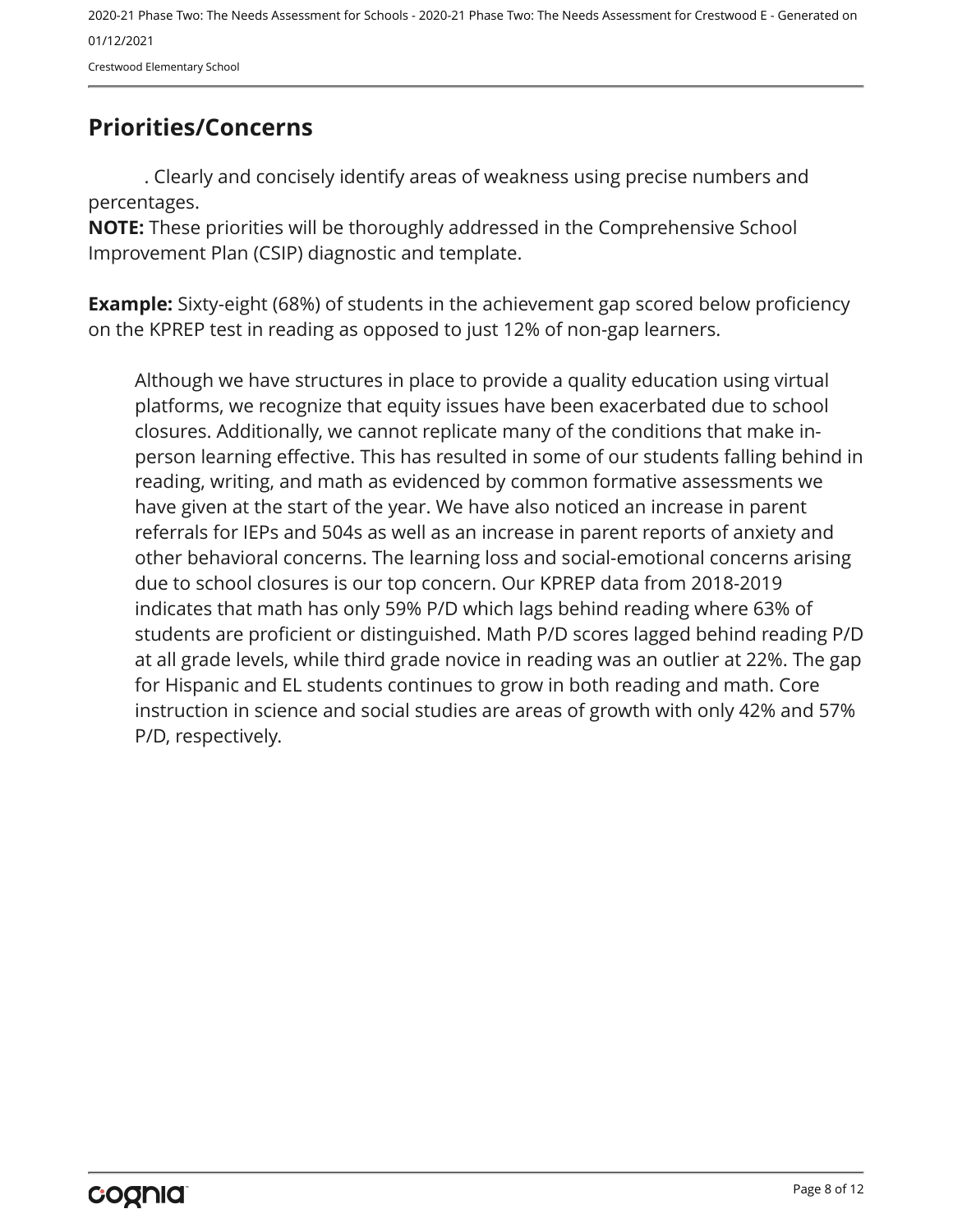Crestwood Elementary School

# <span id="page-8-0"></span>**Trends**

. Analyzing data trends from the previous two academic years, which academic, cultural and behavioral measures remain significant areas for improvement?

The previous two years in reading have gone from a 61.7% in 2017 to 62.8% in 2019. While this looks like a slight increase, when you go back 5 years it has been more significant, with 59.2% P/D in 2015. We are currently producing steady growth in reading, although we still have room for improvement, especially in third grade, indicating that primary reading instruction should be an area of focus. The previous two years in math have gone from 56% in 2017 to 59% in 2019. This increase is more significant when looked at over five years, with only 50.5% P/D in 2015. While we have made steady progress in math, our core math program is not meeting the needs of all students, and we would like to accelerate growth in this area. We have seen a steady downward trend in P/D in social studies from 74.4 in 2017 to 57.4 in 2019. The gap for EL students in math has decreased from 50.8 in 2017 to 39.2 in 2019, but has been extremely inconsistent over the past five years, with swings from from 63.4 in 2016 to 30.7 in 2018. We see the same inconsistent gap pattern in reading with a gap decrease from 64.7 in 2017 to 48.2 in 2019, but swings varying from 64.7 to 34.7 over five years. We have received an increase in parent requests for 504s, IEPs, and intervention support for anxiety, social skills, and other behavioral concerns. Therefore our significant areas for improvement are in primary reading, core math, core social studies, the gap for Hispanic and EL students, and social-emotional learning.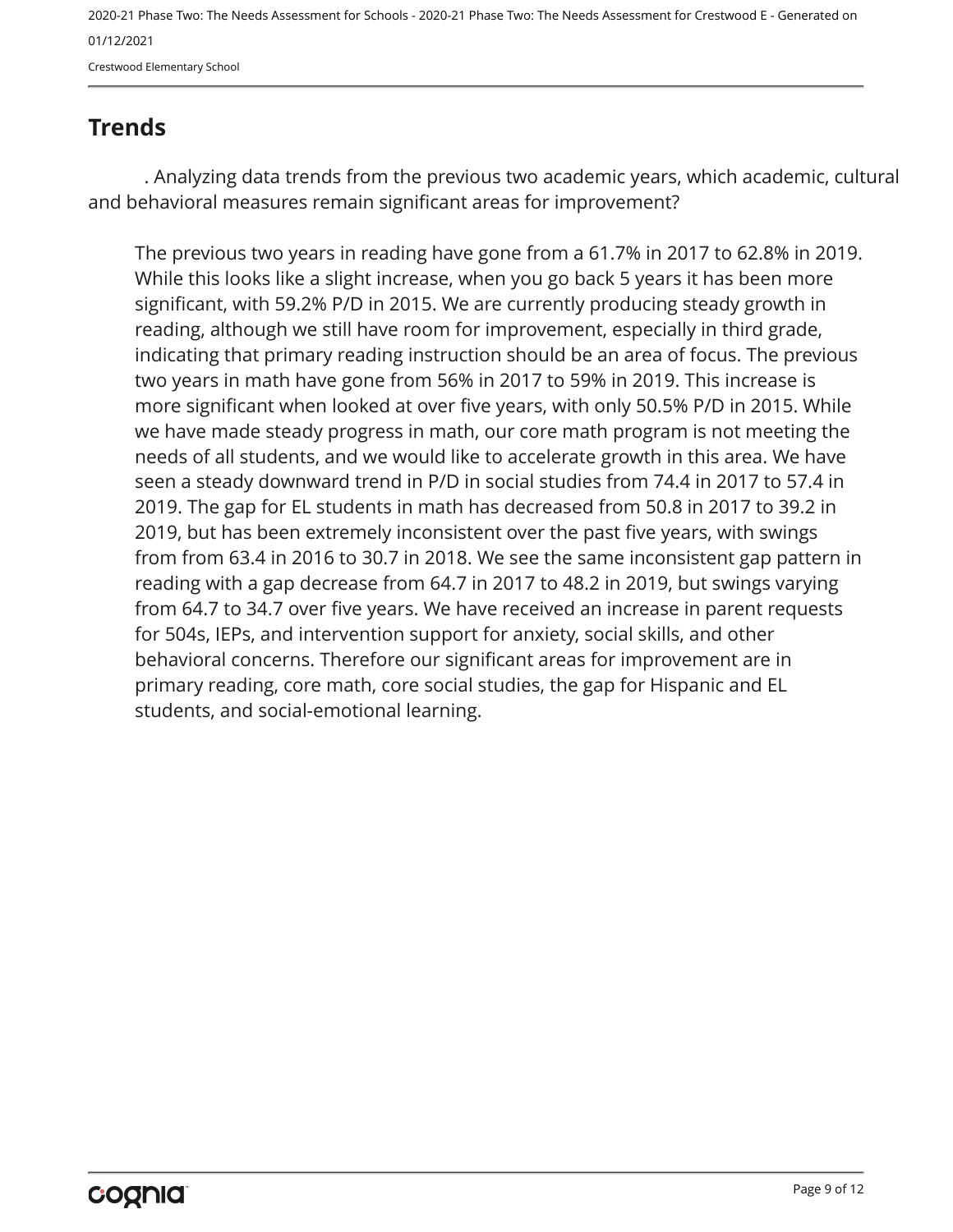2020-21 Phase Two: The Needs Assessment for Schools - 2020-21 Phase Two: The Needs Assessment for Crestwood E - Generated on 01/12/2021 Crestwood Elementary School

## <span id="page-9-0"></span>**Potential Source of Problem**

. Which processes, practices or conditions will the school focus its resources and efforts upon in order to produce the desired changes? Note that all processes, practices and conditions can be linked to the six Key Core Work Processes outlined below:

**[KCWP 1: Design and Deploy Standards](https://education.ky.gov/school/csip/Documents/KCWP 1 Strategic Design and Deploy Standards.pdf)** [KCWP 2: Design and Deliver Instruction](https://education.ky.gov/school/csip/Documents/KCWP%202%20Strategic%20Design%20and%20Deliver%20Instruction.pdf) **[KCWP 3: Design and Deliver Assessment Literacy](https://education.ky.gov/school/csip/Documents/KCWP%203%20Strategic%20Design%20and%20Deliver%20Assessment%20Literacy.pdf)** [KCWP 4: Review, Analyze and Apply Data](https://education.ky.gov/school/csip/Documents/KCWP 4 Strategic Review Analyze and Apply Data.pdf) [KCWP 5: Design, Align and Deliver Support](https://education.ky.gov/school/csip/Documents/KCWP 5 Strategic Design Align Deliver Support Processes.pdf) [KCWP 6: Establishing Learning Culture and Environment](https://education.ky.gov/school/csip/Documents/KCWP 6 Strategic Establish Learning Culture and Environment.pdf)

One potential source of concern is KCWP 1, specifically in the area of curriculum. As curriculum revisions have not occurred in several years, teachers have determined that continued support in the area of standards-based curriculum development is needed, particularly in the areas of social studies and math. This year, we will be implementing new social studies curriculum frameworks, as developed by the district team last year. Another potential source of concern is KCWP 6, specifically in guaranteeing equitable access to core curriculum for diverse learners. We have determined that gaining greater understanding of culturally-responsive teaching practices will support them in closing the achievement gaps for Hispanic and EL learners along with achievement gaps for students in poverty. Also aligned to KCWP 6, teachers and parents have noted concerns in student character development and behavior. In response, social-emotional learning will be an area of focus for professional learning. In response to learning loss from in-person school closures, KCWP 5 is aligned with our focus on additional time for tier 2 interventions along with professional learning related to resources and strategies used to facilitate tier 2 interventions. Finally, as emergent literacy is an area of continued concern due to third grade reading scores consistently demonstrating relatively lower levels of proficiency and significantly higher percentages of students scoring novice, KCWP 2 will be utilized to increase teacher understanding of foundational literacy skills through the implementation of daily phonics instruction (K-2) and Successful Start strategies employed in Kindergarten and first grade.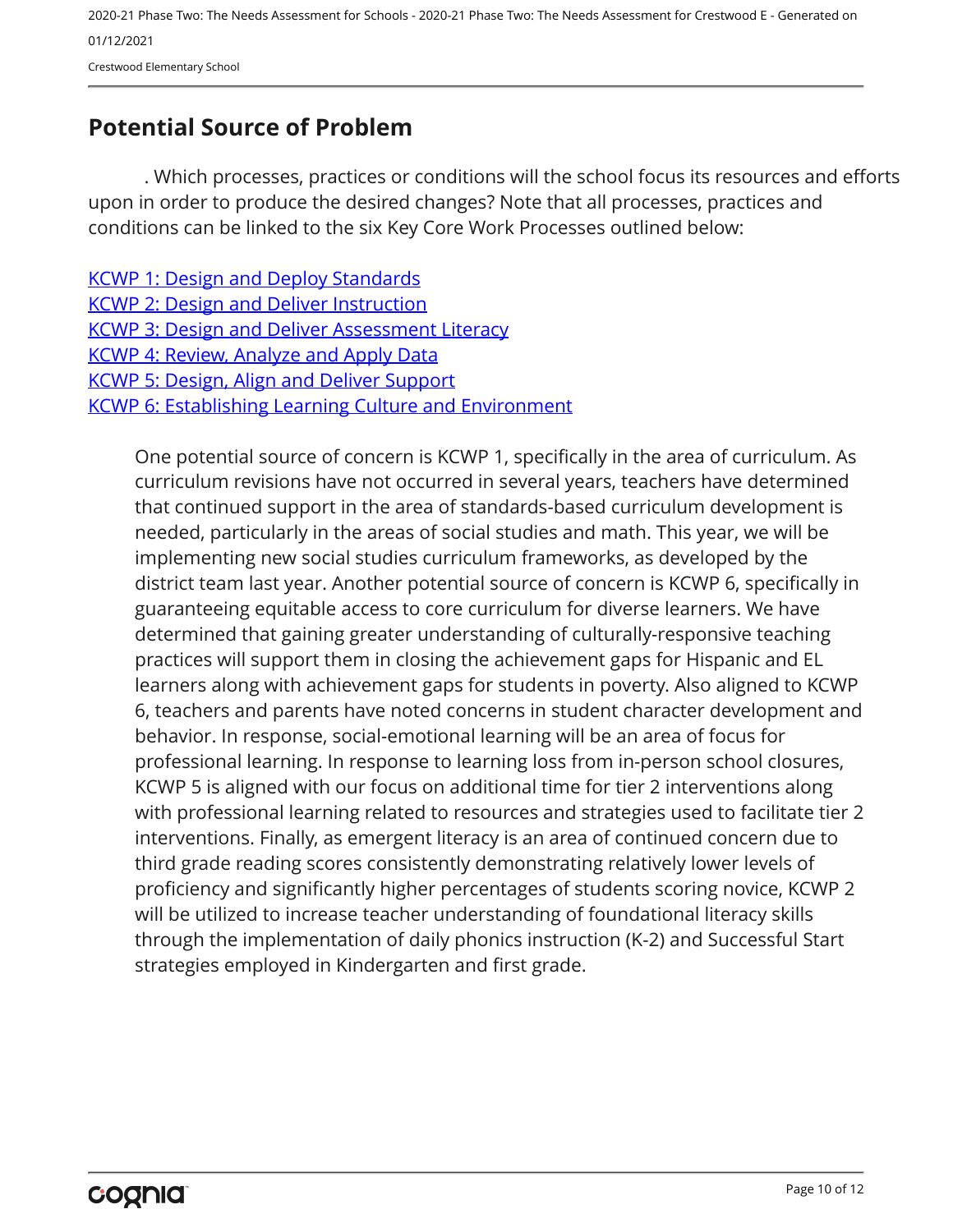Crestwood Elementary School

## <span id="page-10-0"></span>**Strengths/Leverages**

. Plainly state, using precise numbers and percentages revealed by current data, the strengths and leverages of the school.

**Example**: Graduation rate has increased from 67% the last five years to its current rate of 98%.

\*Writing proficiency is higher than any other content area, and we had a significant increase in writing achievement from 47.1% in 2017-18 to 69.3% in 2018-19. \*Reading and math 5-year trend lines are positive. We had a five-year increase in reading from 59.2% proficiency in 2014-15 to 62.8% proficiency in 2018-19 and a five-year increase in math from 50.5% proficiency in 2014-15 to 59% proficiency in 2018-19. \*Our overall growth is high for cohort groups. Our students make a great deal of progress from 3rd to 5th grades, both in P/D and novice-reduction. In reading, our 2018-19 fifth grade cohort group increased in proficiency from 53% proficiency in third grade to 69% proficiency in fifth grade. They also demonstrated a novice reduction from 18% in third grade to 10% in fifth grade. \*Math showed similar improvements with a third grade proficiency of 52% increasing to 66% in fifth grade and novice reduction from 13% in third grade to 5% in fifth grade. \*We made significant progress in reducing the gap for students with disabilities. The gap in reading proficiency for students with disabilities decreased from 36.3 points in 2014-15 to 21.3 points in 2018-19, and the gap in math proficiency for students with disabilities decreased from 45.1 points in 2014-15 to 21.2 points in 2018-19.